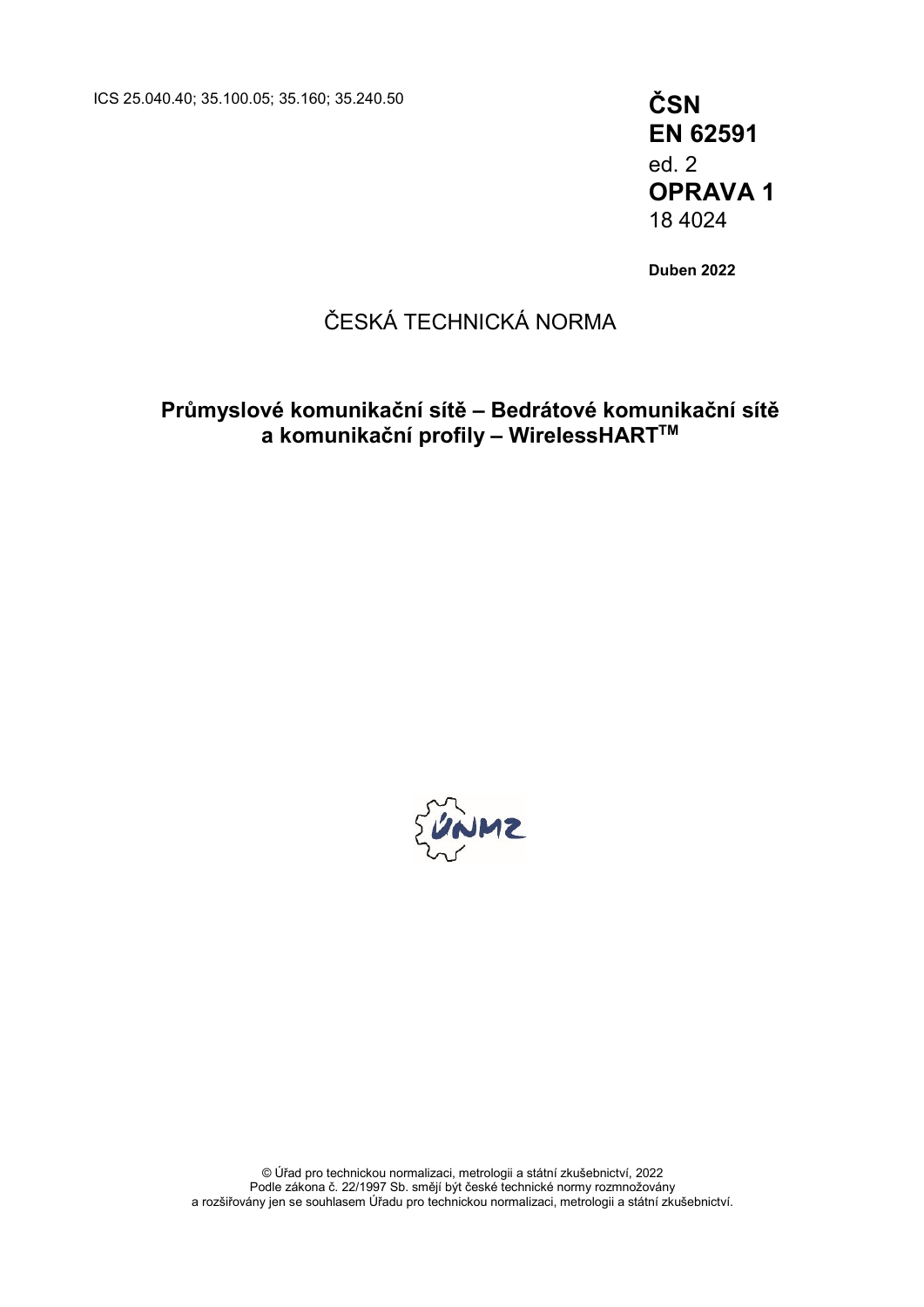ČSN EN 62591 ed. 2/Opr. 1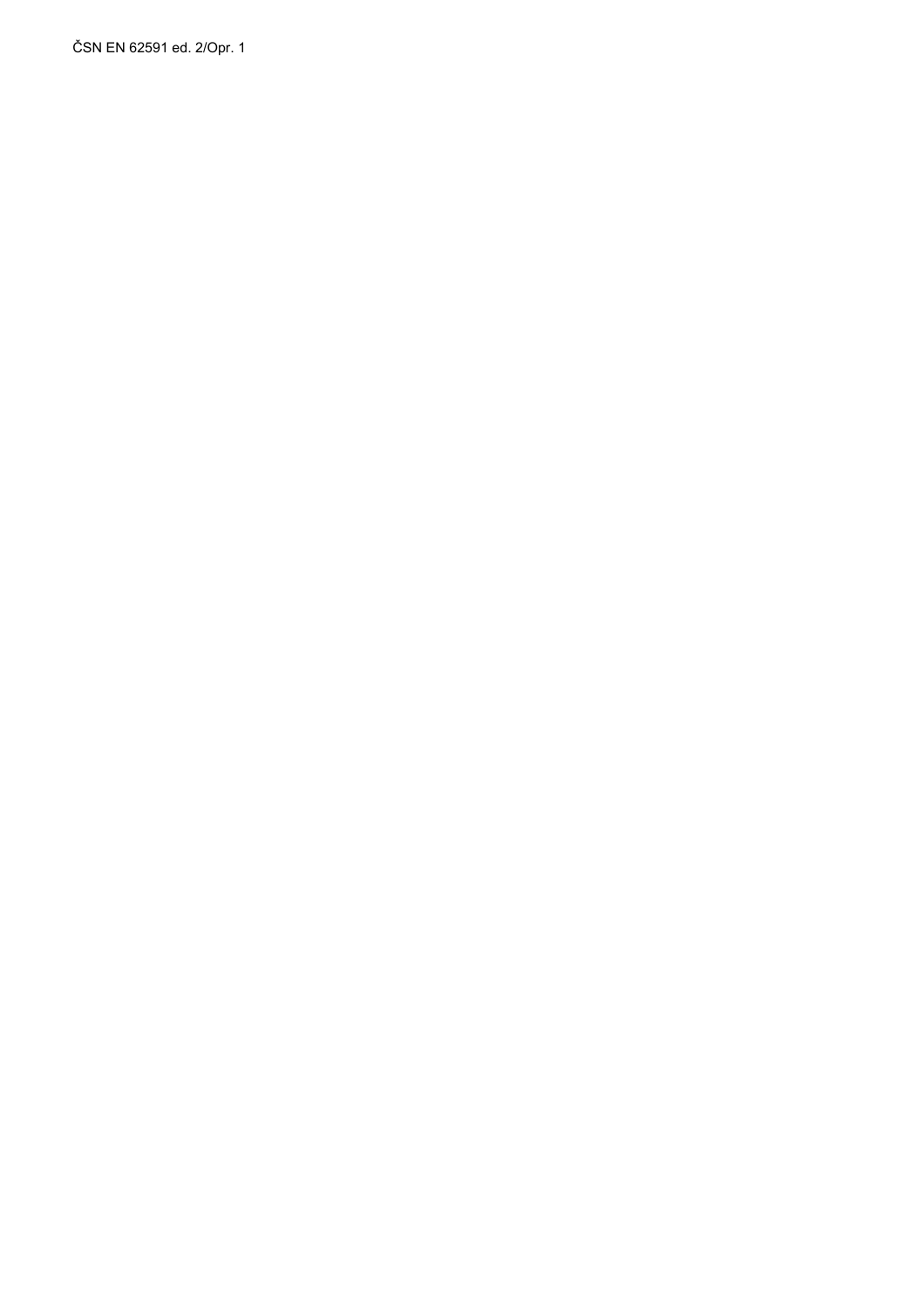# EUROPEAN STANDARD NORME EUROPÉENNE EUROPÄISCHE NORM



March 2021

ICS 25.040.40; 35.100.05

English Version

## Industrial communication networks - Wireless communication network and communication profiles - WirelessHART™ (IEC 62591:2016/COR1:2021)

Réseaux de communication industriels - Réseau de communications sans fil et profils de communication - WirelessHART™ (IEC 62591:2016/COR1:2021)

Industrielle Kommunikationsnetze - Drahtlose Kommunikationsnetze und Kommunikationsprofile - WirelessHART™ (IEC 62591:2016/COR1:2021)

This corrigendum becomes effective on 26 March 2021 for incorporation in the English language version of the EN.



European Committee for Electrotechnical Standardization Comité Européen de Normalisation Electrotechnique Europäisches Komitee für Elektrotechnische Normung

**CEN-CENELEC Management Centre: Rue de la Science 23, B-1040 Brussels**

© 2021 CENELEC All rights of exploitation in any form and by any means reserved worldwide for CENELEC Members.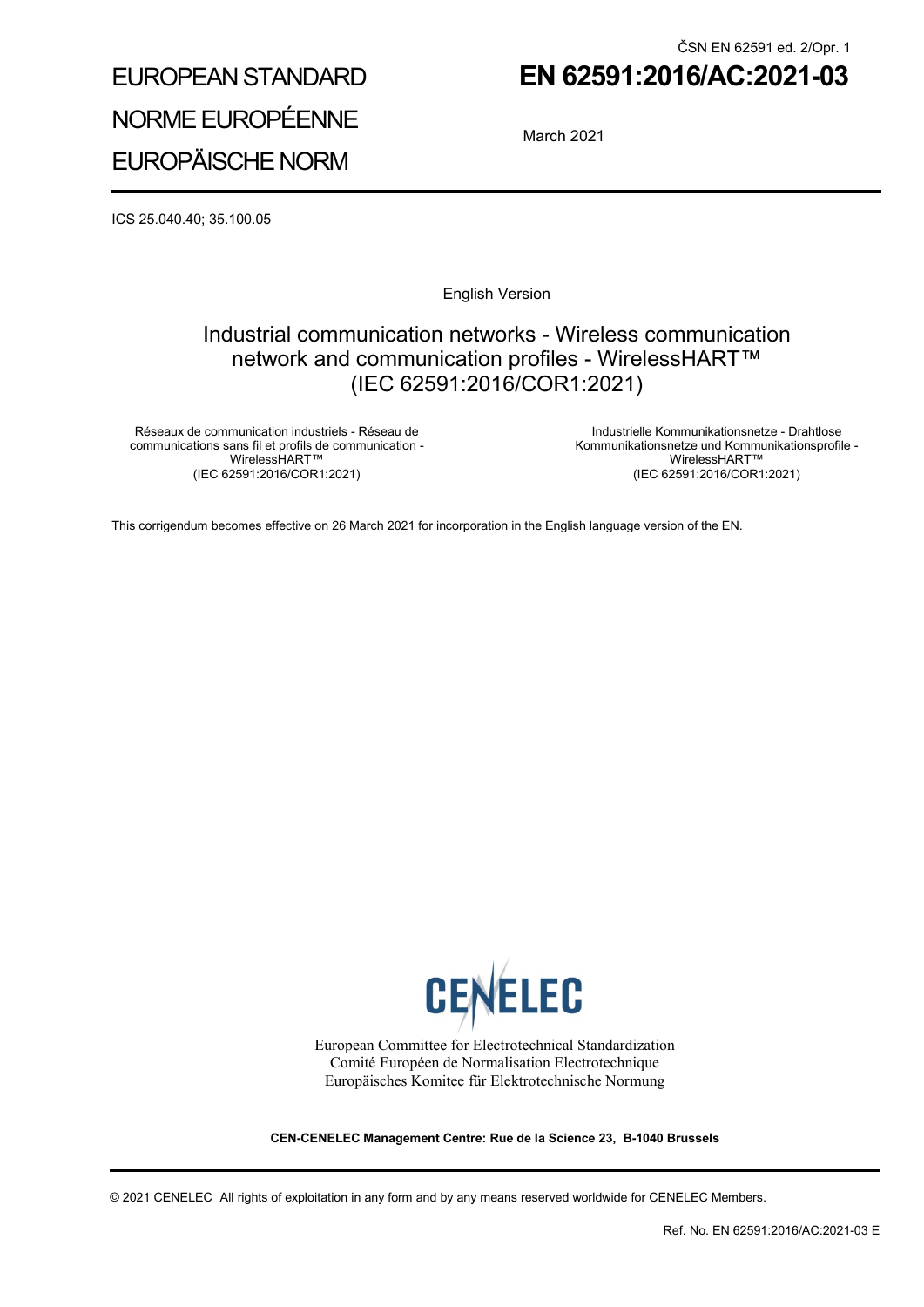EN 62591:2016/AC:2021-03 ČSN EN 62591 ed. 2/Opr. 1

#### **Endorsement notice**

The text of the corrigendum IEC 62591:2016/COR1:2021 was approved by CENELEC as EN 62591:2016/AC:2021-03 without any modification.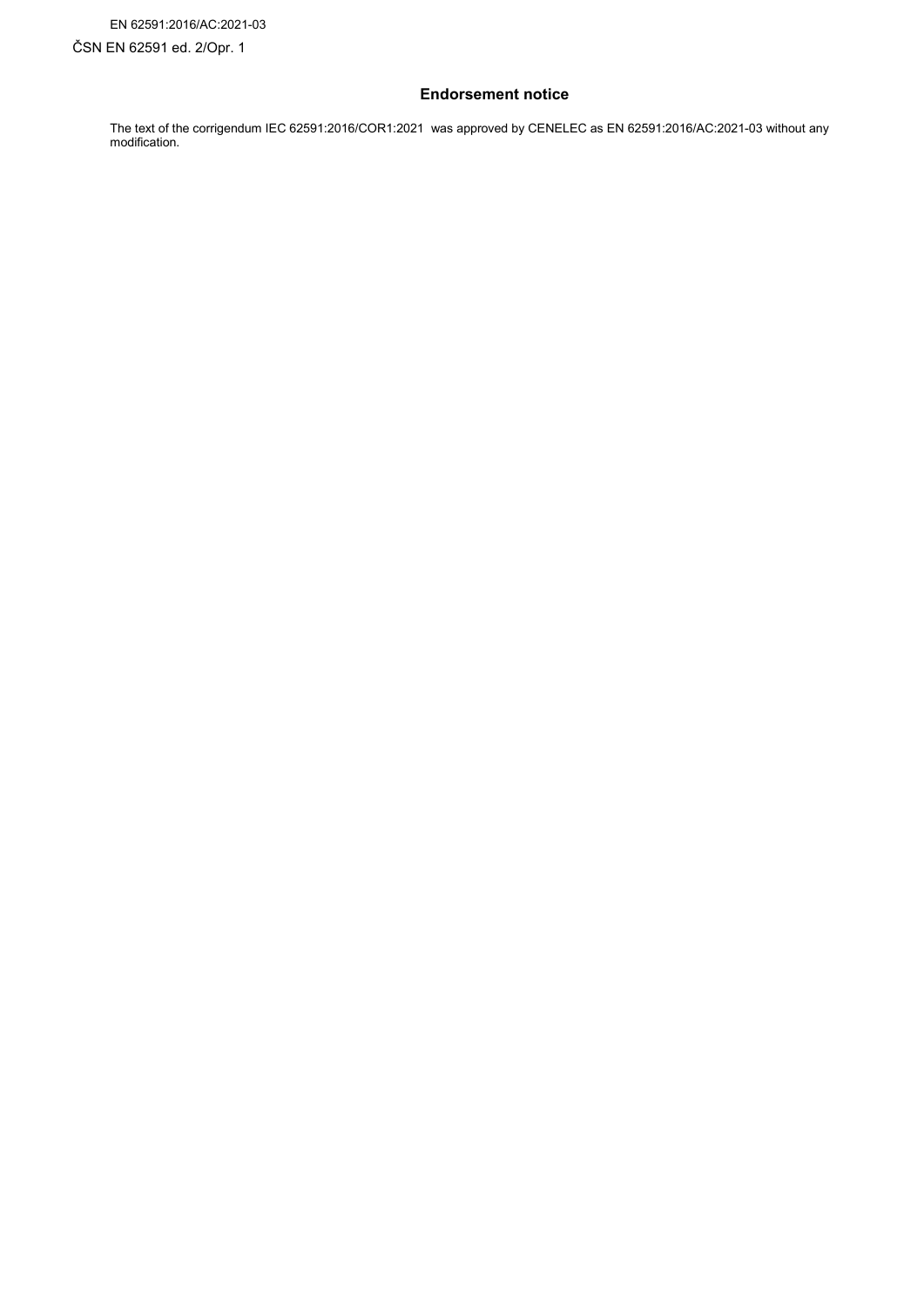IEC 62591:2016/COR1:2021 – 1 – © IEC 2021

# INTERNATIONAL ELECTROTECHNICAL COMMISSION COMMISSION ÉLECTROTECHNIQUE INTERNATIONALE

\_\_\_\_\_\_\_\_\_\_\_\_

**IEC 62591 Edition 2.0 2016-03**

**IEC 62591 Édition 2.0 2016-03**

**INDUSTRIAL NETWORKS –** 

**communication profiles – WirelessHART™**

**Wireless communication network and Réseau de communications sans fil et profils de RÉSEAUX INDUSTRIELS –** 

**communication – WirelessHART™**

## **CORRIGENDUM 1**

*Corrections to the English version:* 

## **Annex M − Regional modification for compliance with ETSI standards**

### **M.1 General**

*Replace, in the second bullet,* "10 dBm and 100 dBm" *with* "10 dBm and 20 dBm".

*Corrections à la version française:*

### **Annexe M − Modifications régionales pour conformité aux normes ETSI**

#### **M.1 Généralités**

*Remplacer, dans le second élément de la liste,* "10 dBm et 100 dBm" *par* "10 dBm et 20 dBm".